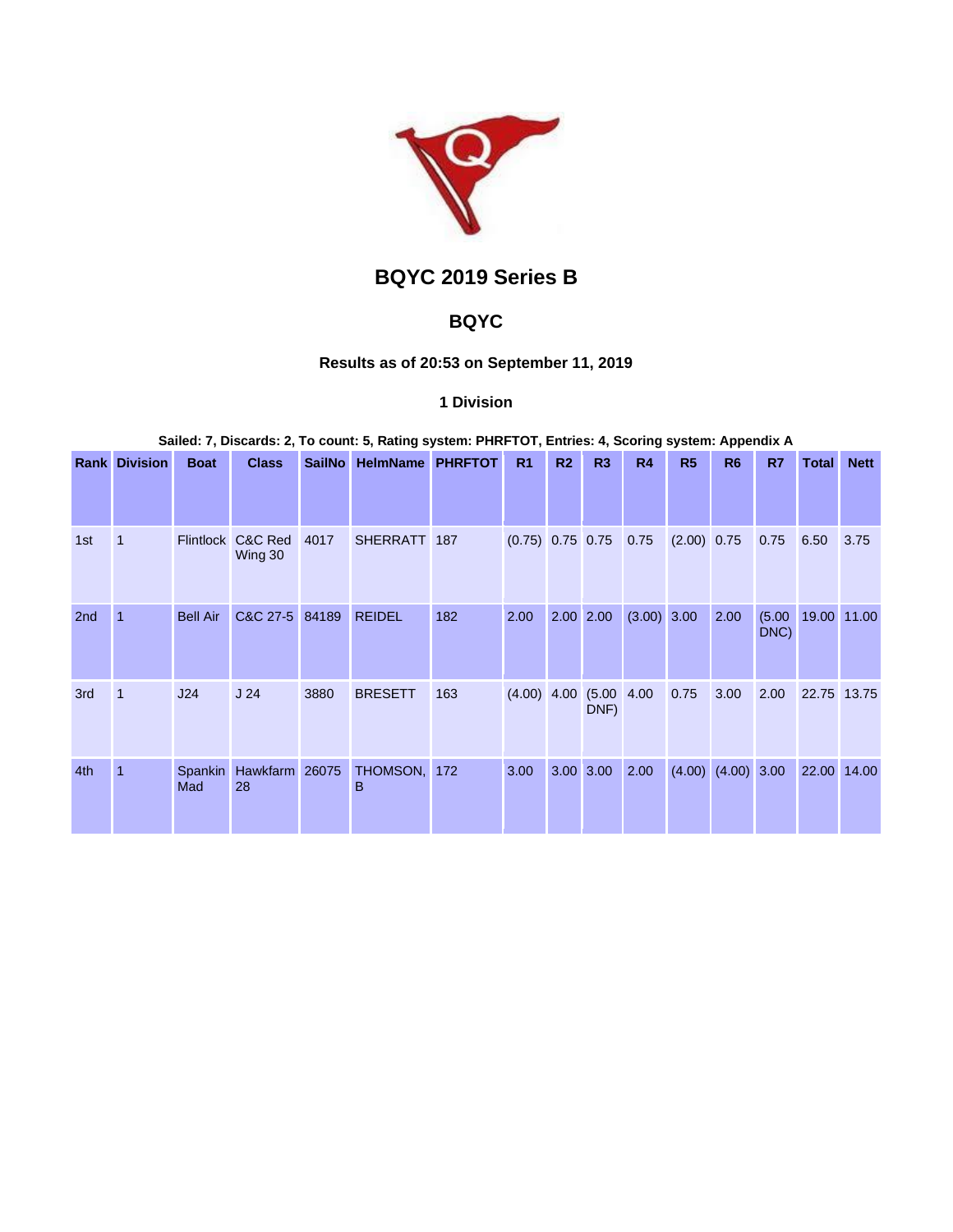## **3 Division**

| Salied: 7, Discards: 2, To count: 5, Rating system: PHRFTOT, Entries: 7, Scoring system: Appendix A |                      |                              |                     |               |                 |                |                |                        |               |             |                        |                |                    |                  |             |
|-----------------------------------------------------------------------------------------------------|----------------------|------------------------------|---------------------|---------------|-----------------|----------------|----------------|------------------------|---------------|-------------|------------------------|----------------|--------------------|------------------|-------------|
|                                                                                                     | <b>Rank Division</b> | <b>Boat</b>                  | <b>Class</b>        | <b>SailNo</b> | <b>HelmName</b> | <b>PHRFTOT</b> | R <sub>1</sub> | R <sub>2</sub>         | R3            | R4          | R5                     | R <sub>6</sub> | R7                 | <b>Total</b>     | <b>Nett</b> |
| 1st                                                                                                 | 3                    | Grayling                     | Grampian<br>26 OB   | 431           | <b>COOKE</b>    | 230            | 0.75           | 0.75                   | 0.75          |             | $(3.00)$ $(2.00)$ 2.00 |                | 0.75               | 10.00 5.00       |             |
| 2nd                                                                                                 | $\overline{3}$       | <b>Beowulf</b>               | Niagara<br>26 OB    | 147           | THOMSON, A      | 206            | $(3.00)$ 2.00  |                        | 3.00          | (5.00) 0.75 |                        | 0.75           | 2.00               | 16.50 8.50       |             |
| 3rd                                                                                                 | 3                    | Chudan                       | Tanzer 26           | 497           | <b>CORBETT</b>  | 238            | 2.00           | $(3.00)$ 2.00          |               | 0.75        | 3.00                   | (8.00)<br>DNC) |                    | 3.00 21.75 10.75 |             |
| 4th                                                                                                 | $\overline{3}$       | <b>Brave</b><br>and<br>Crazy | Tanzer 22           | 2104          | GOUDESEUNE 250  |                | (8.00)<br>DNC) | 4.00                   | $(5.00)$ 2.00 |             | 5.00                   | 3.00           |                    | 4.00 31.00 18.00 |             |
| 5th                                                                                                 | 3                    | Quinte                       | Hullmaster 19<br>31 |               | <b>SHAW</b>     | 253            |                | $(6.00)$ $(5.00)$ 4.00 |               | 4.00        | 4.00                   | 4.00           | 5.00               | 32.00 21.00      |             |
| 6th                                                                                                 | $\overline{3}$       | Green<br>Onion               | <b>Shark</b>        | 99            | Stephen Brown   | 236            | 5.00           | $(8.00 \ 6.00$<br>DNC) |               | 6.00        | (8.00)<br>DNC)         | 5.00           | 6.00               | 44.00 28.00      |             |
| 7th                                                                                                 | 3                    |                              | Deboate Tanzer 26   | 726           | Campbell        | 246            | 4.00           | (8.00)<br>DNC)         | 7.00          | 7.00        | (8.00)<br>DNC)         | 6.00           | 8.00<br><b>DNC</b> | 48.00 32.00      |             |

# **Sailed: 7, Discards: 2, To count: 5, Rating system: PHRFTOT, Entries: 7, Scoring system: Appendix A**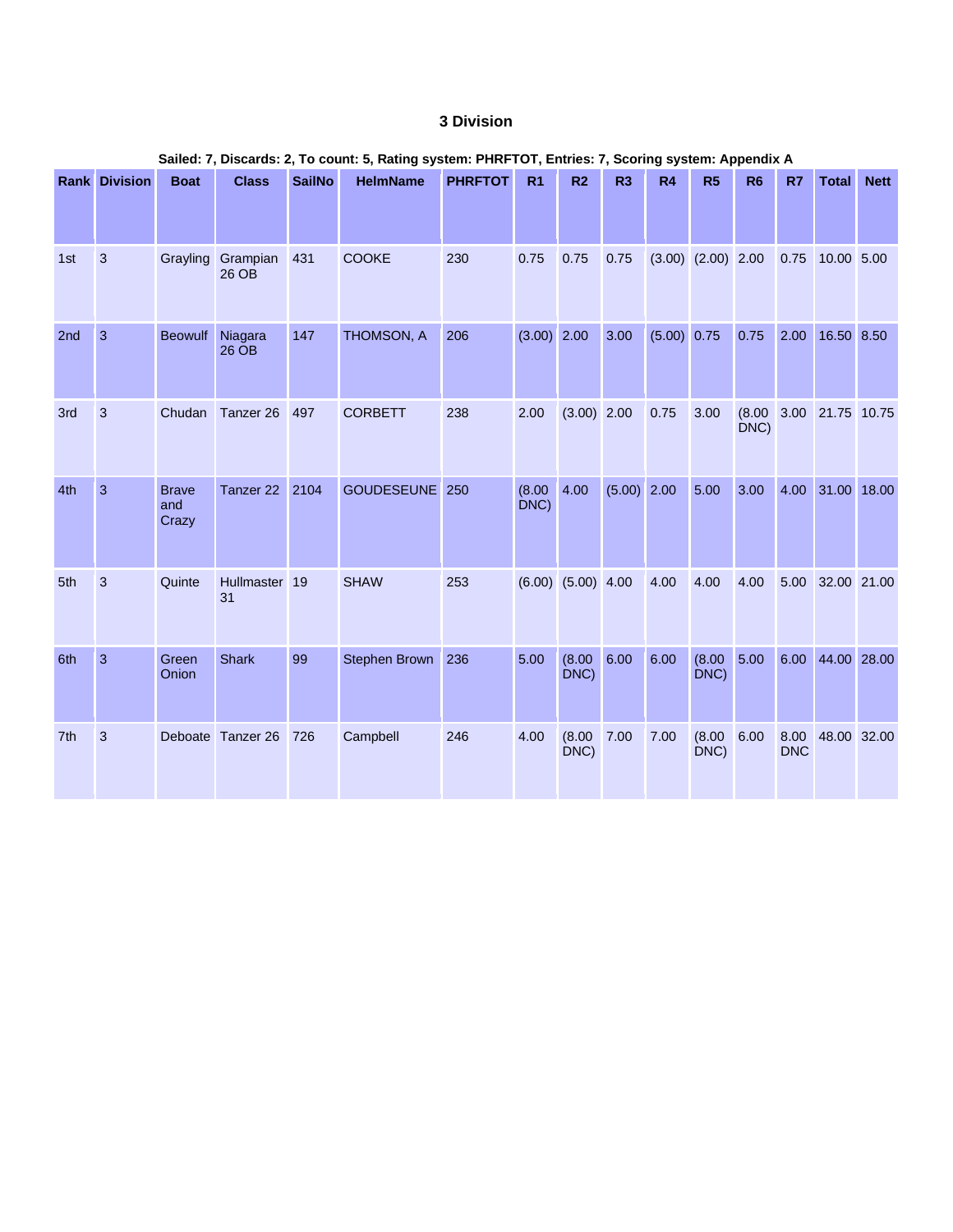#### **Shark Division**

|      | Sailed: 7, Discards: 2, To count: 5, Rating system: PHRFTOT, Entries: 11, Scoring system: Appendix A |                         |                          |               |                           |     |                      |                      |                      |                          |                       |                     |                     |                    |             |
|------|------------------------------------------------------------------------------------------------------|-------------------------|--------------------------|---------------|---------------------------|-----|----------------------|----------------------|----------------------|--------------------------|-----------------------|---------------------|---------------------|--------------------|-------------|
|      | <b>Rank Division</b>                                                                                 | <b>Boat</b>             | <b>Class</b>             | <b>SailNo</b> | <b>HelmName PHRFTOT</b>   |     | R <sub>1</sub>       | R <sub>2</sub>       | R <sub>3</sub>       | R4                       | R <sub>5</sub>        | R <sub>6</sub>      | R7                  | <b>Total</b>       | <b>Nett</b> |
| 1st  | Shark                                                                                                | sPinner                 | <b>SHARK 1769</b><br>24  |               | FINDLATER 219             |     | 0.75                 | (2.00)               | 2.00                 | 2.00                     | 0.75                  | 0.75                | DNC)                | (12.00 20.25 6.25) |             |
| 2nd  | Shark                                                                                                |                         | Paradox SHARK 1485<br>24 |               | MUNROE,<br>D              | 219 | 3.00                 | (4.00)               | 0.75                 | 0.75                     | 2.00                  | (4.00)              | 0.75                | 15.25 7.25         |             |
| 3rd  | <b>Shark</b>                                                                                         | <b>Stress</b><br>Relief | SHARK 612<br>24          |               | <b>STARR</b>              | 219 | 6.00                 | 0.75                 | (12.00 5.00<br>DNC)  |                          | (7.00)                | 2.00                | 2.00                | 34.75 15.75        |             |
| 4th  | <b>Shark</b>                                                                                         | Great<br>White          | <b>SHARK</b> 1880<br>24  |               | <b>MACKLIN</b>            | 219 | (5.00)               | 3.00                 | (9.00)<br>DNF)       | 3.00                     | 4.00                  | 3.00                | 3.00                |                    | 30.00 16.00 |
| 5th  | Shark                                                                                                | Mako                    | <b>SHARK 1762</b><br>24  |               | WAGER /<br><b>KENNEDY</b> | 219 | 2.00                 | 6.00                 | 4.00                 | 6.00                     | (8.00)                | 5.00                | DNC)                | (12.00 43.00 23.00 |             |
| 6th  | Shark                                                                                                | Disaster 24             | Nautical SHARK           |               | Giesbrecht                | 219 | 8.00                 | 7.00                 | 5.00                 | $(9.00)$ 5.00            |                       | $(10.00)$ 4.00      |                     | 48.00 29.00        |             |
| 7th  | Shark                                                                                                | Unicorn                 | <b>SHARK 1831</b><br>24  |               | <b>BURCHAT</b>            | 219 | 7.00                 | 8.00                 | 3.00                 | 8.00                     | (12.00 (9.00)<br>DNC) |                     | 5.00                | 52.00 31.00        |             |
| 8th  | <b>Shark</b>                                                                                         | Rub-a-<br>Dub           | <b>SHARK</b> 1892<br>24  |               | <b>LEGATE</b>             | 219 | DNC)                 | (12.00 (10.00) 6.00) |                      | 7.00                     | 6.00                  | 8.00                | 7.00<br><b>DNF</b>  | 56.00 34.00        |             |
| 9th  | Shark                                                                                                | Grey<br>Hound           | SHARK 384<br>24          |               | <b>GRAY</b>               | 219 | (12.00 5.00<br>DNC)  |                      | (12.00 4.00)<br>DNC) |                          | 12.00<br><b>DNC</b>   | 6.00                | 12.00<br><b>DNC</b> | 63.00 39.00        |             |
| 10th | <b>Shark</b>                                                                                         | Airush                  | SHARK 36<br>24           |               | Steinitz                  | 219 | 4.00                 | (12.00)<br>DNC)      | (12.00 12.00<br>DNC) | <b>DNC</b>               | 3.00                  | 12.00<br><b>DNC</b> | 12.00<br><b>DNC</b> | 67.00 43.00        |             |
| 11th | Shark                                                                                                | Cordon<br><b>Bleu</b>   | <b>SHARK 1112</b><br>24  |               | SALVAGNO 219              |     | (12.00 9.00)<br>DNC) |                      | 7.00                 | (12.00 10.00<br>DNC) DNF |                       | 7.00                | 12.00<br><b>DNC</b> | 69.00 45.00        |             |

#### **Sailed: 7, Discards: 2, To count: 5, Rating system: PHRFTOT, Entries: 11, Scoring system: Appendix A**